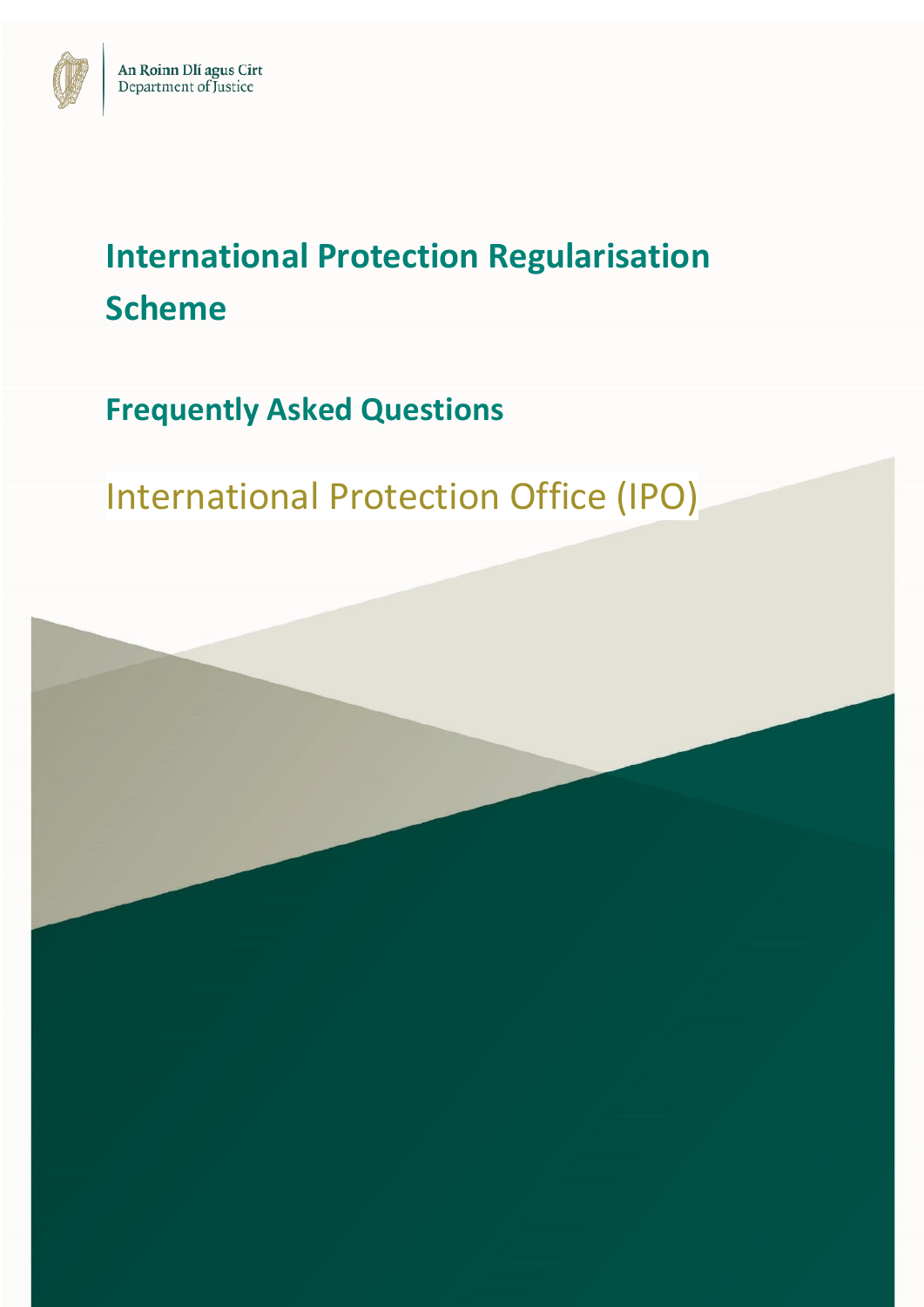### **FREQUENTLY ASKED QUESTIONS FOR INTERNATIONAL PROTECTION REGULARISATION SCHEME**

### **[Section 1. General Details](#page-4-0)**

**1.1 [What is the nature of this scheme?](#page-4-1)**

**1.2 [Why has the Government announced this scheme?](#page-4-2)**

### **[Section 2. Who qualifies for this scheme?](#page-4-3)**

**[2.1 How do I qualify for inclusion in this scheme?](#page-4-4)**

**[2.2 Do other members in my family have to apply separately?](#page-5-0)**

**[2.3. I meet some but not all of the eligibility criteria listed above. Will my application be](#page-5-1)  [successful?](#page-5-1)**

**[2.4. I am a current International Protection Applicant who meets all the criteria but have](#page-5-2)  [children who have not been registered in the International Protection Process. Can my](#page-5-2)  [child\(ren\) qualify for inclusion in this scheme?](#page-5-2)**

**[2.5. I am a current International Protection Applicant who meets all the criteria but my](#page-5-3)  spouse/partner does not meet the criteria. [Can my spouse/partner qualify for inclusion in](#page-5-3)  [this scheme?](#page-5-3)**

**[2.6. Am I still eligible if I have left the State while I have been an applicant for](#page-6-0)  [International Protection?](#page-6-0)**

**[2.7 Can I apply if I have a live Deportation Order?](#page-6-1)**

**[2.8 Can I apply if I have been issued with an intention to Deport under Section 3\(6\) of the](#page-6-2)  [Immigration Act, 1999?](#page-6-2)**

**2.9 Can I apply if I have received a negative decision in my International Protection application and I also hold a valid Deportation order?**

**[2.10. Can I also apply under the Regularisation of Long Term Undocumented Migrants](#page-4-3)  [Scheme as well as this scheme](#page-4-3) ?**

**2.11 My appeal to the IPAT is pending and I currently hold a permission to work under Labour Market Access Permission (LMAP). I also made an application for permission to remain under the International Protection Strand of the Undocumented Migrants Scheme. If my appeal to the IPAT is decided and affirms the negative recommendation I had previously received from the International Protection Office (IPO), will I lose my permission to work while I wait for a decision**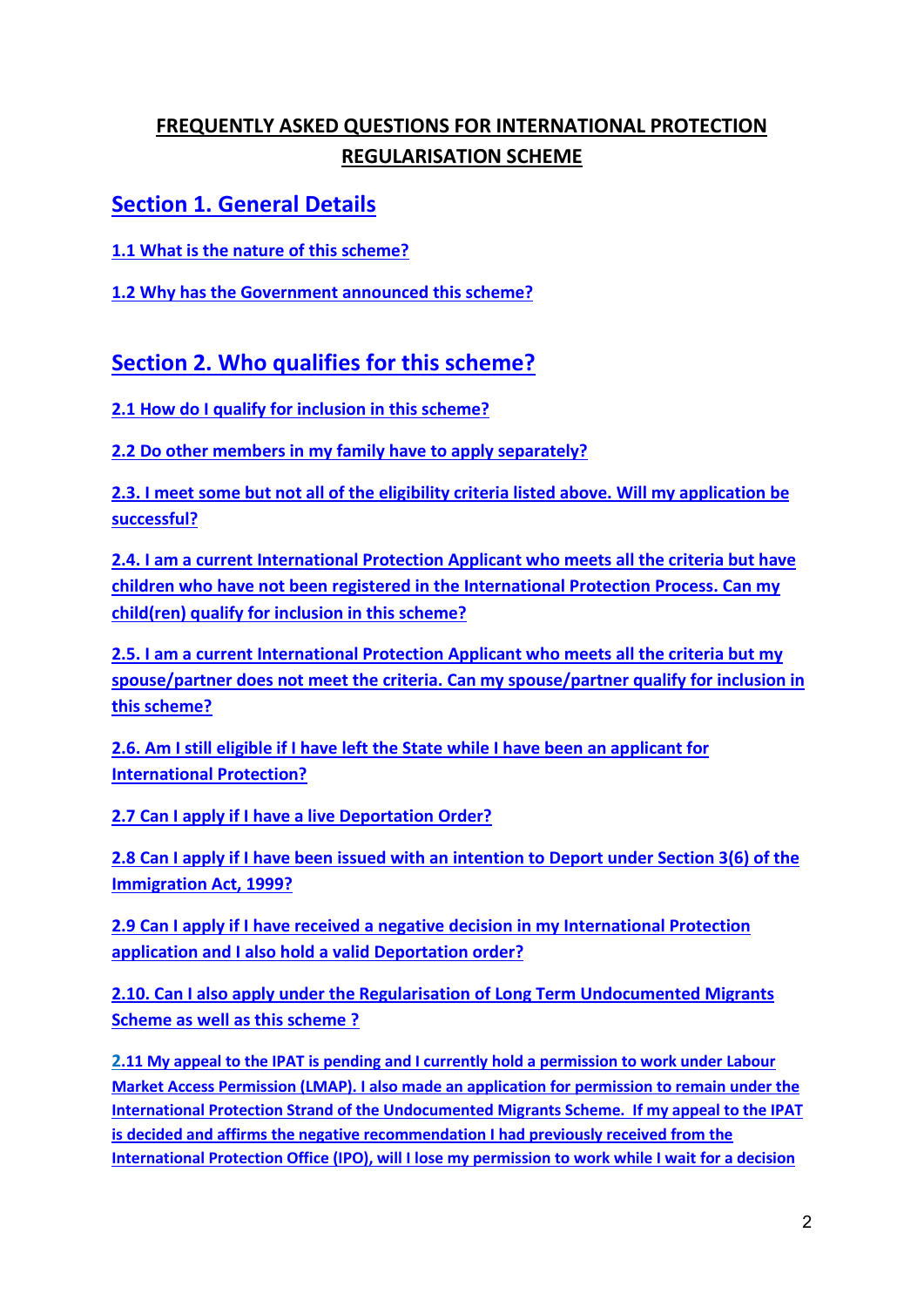**on my application under the International Protection strand of the Undocumented Migrants Scheme?** 

### **[Section 3. Application Process](#page-7-0)**

- **[3.1 When can I submit an application?](#page-7-1)**
- **[3.2 How can I submit an application?](#page-8-0)**
- **[3.3. Is there an application fee?](#page-8-1)**
- **[3.4 Will I get an acknowledgement when I submit my application?](#page-8-2)**
- **[3.5 How long will it take to process an application?](#page-8-3)**
- **3.6. How can I contact IPO [regarding the status of my application?](#page-9-0)**
- **[3.7. Why do I need to give my personal email address as part of the application form?](#page-9-1)**
- **[3.8. Can I use someone else's email address in the application form?](#page-9-2)**
- **[3.9. Why do I have to undergo eVetting?](#page-10-0)**

**[3.10. What is the eVetting](#page-10-1) process?**

**[3.11. Can I provide a Police Clearance certificate, instead of doing the eVetting](#page-12-0) process?**

**[3.12. Can I track my eVetting](#page-12-1) application?**

**[3.13. As part of the criminal declaration form on my application, do I need to tell you](#page-12-2)  [about spent convictions?](#page-12-2)**

**[3.14. My child is under the age of 18, can they give consent to be vetted?](#page-12-3)**

**[3.15. I do not agree with the details in my vetting disclosure](#page-12-4) issued by the National Vetting [Bureau. What can I do?](#page-12-4)**

**[3.16. What documents do I need to submit as part of my application form?](#page-13-0)**

**[3.17. How do I group documents into one PDF?](#page-14-0)**

**[3.18. Do I need to make my application for the International Protection Regularisation](#page-14-1)  Scheme [unit through a solicitor or a Non-Governmental Agency \(NGO\)?](#page-14-1)**

**[Section 4. Application Granted](#page-14-2)**

**[4.1. What happens if my application is successful?](#page-14-3)**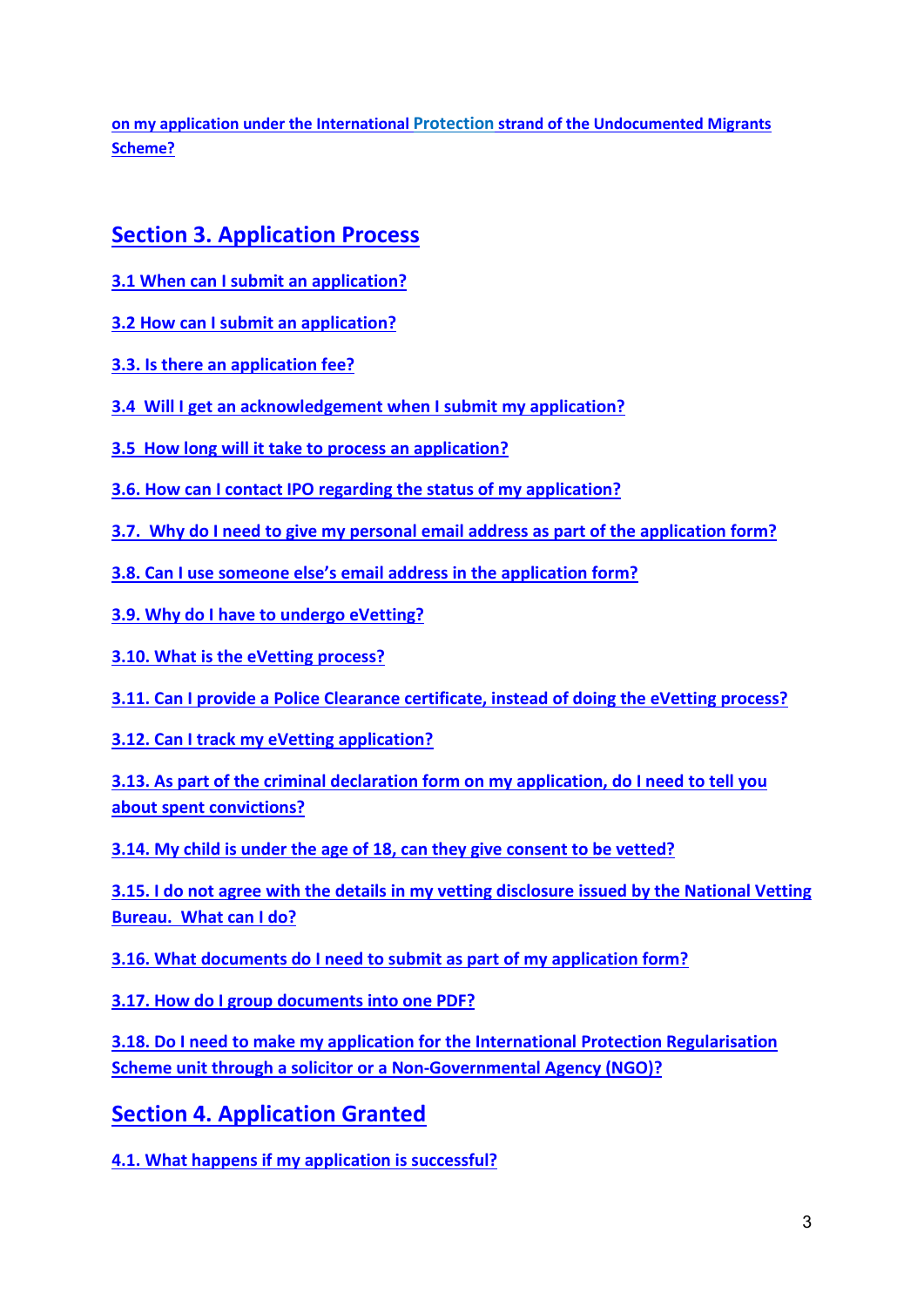**[4.2. What does a stamp 4 allow me to do?](#page-15-0)**

**[4.3. When this two year permission is about to expire, what should I do?](#page-15-1)**

**[4.4. When I renew my permission, how long will it be renewed for?](#page-16-0)**

**[4.5. What are the conditions attached to my permission?](#page-16-1)**

**[4.6. If I am granted a permission under this Scheme and I do not register my permission](#page-16-2)  [with my local Immigration Officer, will I be granted a renewal of this permission when it](#page-16-2)  [expires?](#page-16-2)**

**[4.7. If I am granted permission on stamp 4 conditions, can my family members also obtain](#page-17-0)  [permission?](#page-17-0)**

**[4.8. After I have been granted permission under](#page-17-1) the Scheme can I bring family to Ireland [to live with me?](#page-17-1)**

**[4.9. I have been granted permission to remain in the State can this permission be](#page-17-2)  [revoked?](#page-17-2)**

**4.10. [What happens to my application for International Protection if I am granted](#page-18-0)  [permission to remain in the State?](#page-18-0)**

**[Section 5. Application Refused](#page-18-1)**

**[5.1. What happens if my application is refused?](#page-18-2)**

**[5.2. If I appeal my refusal decision, what documents do I need to submit as part of the](#page-18-3)  [appeal application?](#page-18-3)**

**[5.3. What happens if my appeal is](#page-19-0) unsuccessful?**

**[5.4. What happens to my application for International Protection if my application is](#page-19-1)  [deemed refused?](#page-19-1)**

### **[Section 6. Additional Information](#page-19-2)**

**[6.1. I have been convicted of a criminal offence in the State, am I eligible to apply for the](#page-19-3)  [Regularisation Scheme?](#page-19-3)**

**[6.2. I have been charged with a criminal offence and I am awaiting trial. Will this affect my](#page-19-4)  [application?](#page-19-4)**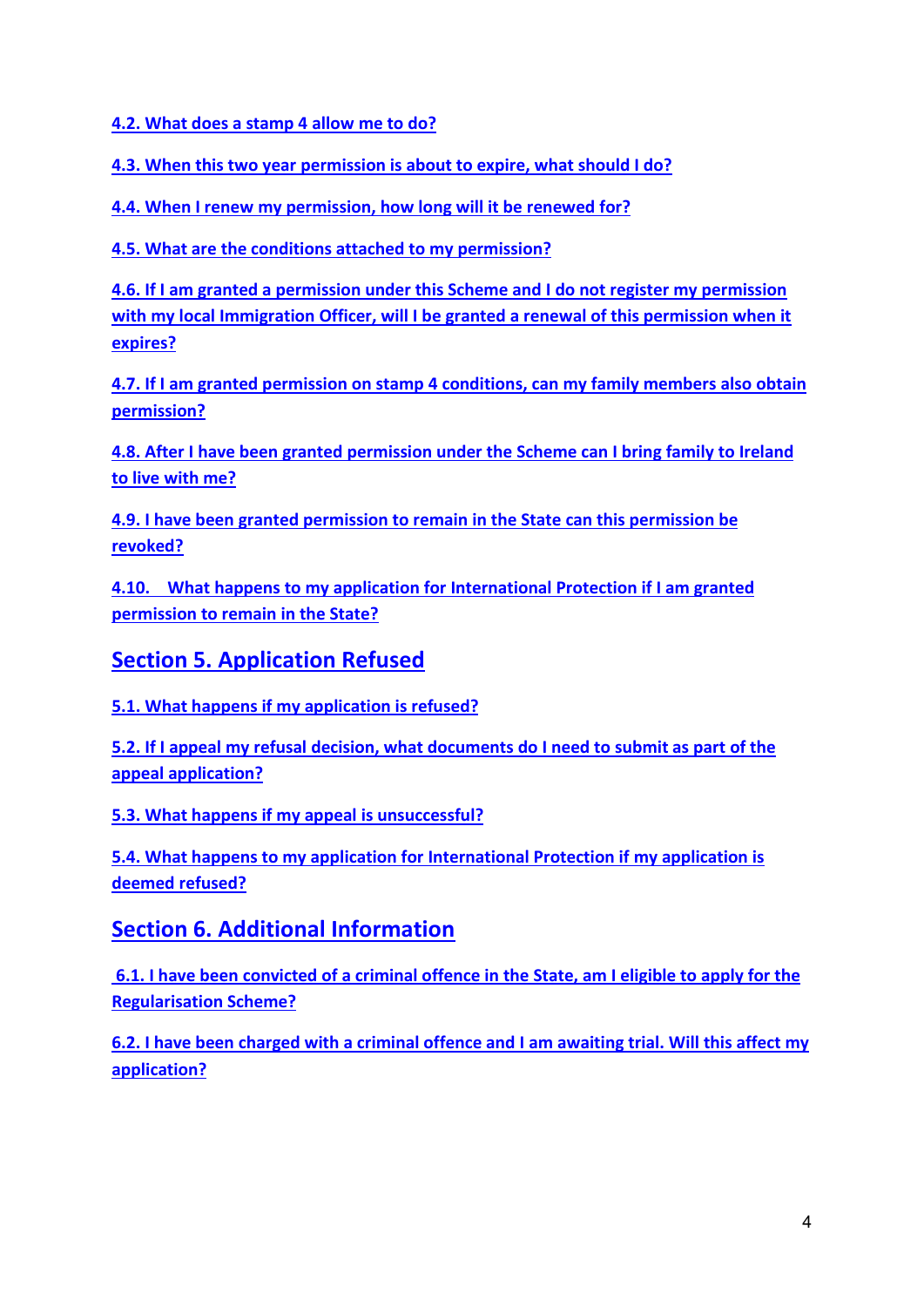### <span id="page-4-0"></span>**Section 1. General Details**

#### <span id="page-4-1"></span>**1.1 What is the nature of this scheme?**

This time-limited scheme has been developed to provide residence permission to persons currently in the protection system for two years or more, who are living in Ireland, and have been doing so for a long period of time with a temporary residence under the International Protection Act 2015 and hold a Temporary Residence Certificate (TRC).

#### <span id="page-4-2"></span>**1.2 Why has the Government announced this scheme?**

The Programme for Government includes a commitment to bring forward proposals for the regularisation of long-term undocumented migrants and their dependents which is intended to: *"Create new pathways for long-term undocumented people and their dependents, meeting specified criteria to regularise their status within 18 months of the formation of the Government, bearing in mind EU and Common Travel Area commitments."*

It was subsequently decided to take into account the recommendation on the Catherine Day Report on Direct Provision to consider for permission to remain for persons in the Single Procedure for two years or more, and include this recommendation into the undocumented scheme by creating a protection applicant strand scheme.

# <span id="page-4-3"></span>**Section 2. Who qualifies for the scheme?**

#### <span id="page-4-4"></span>**2.1 How do I qualify for inclusion for this Scheme?**

In order to qualify under this scheme, you must meet all of the following criteria

• Be a current applicant for International Protection. A current applicant is someone who has presented themselves in person at the International Protection Office (as per Section 15 of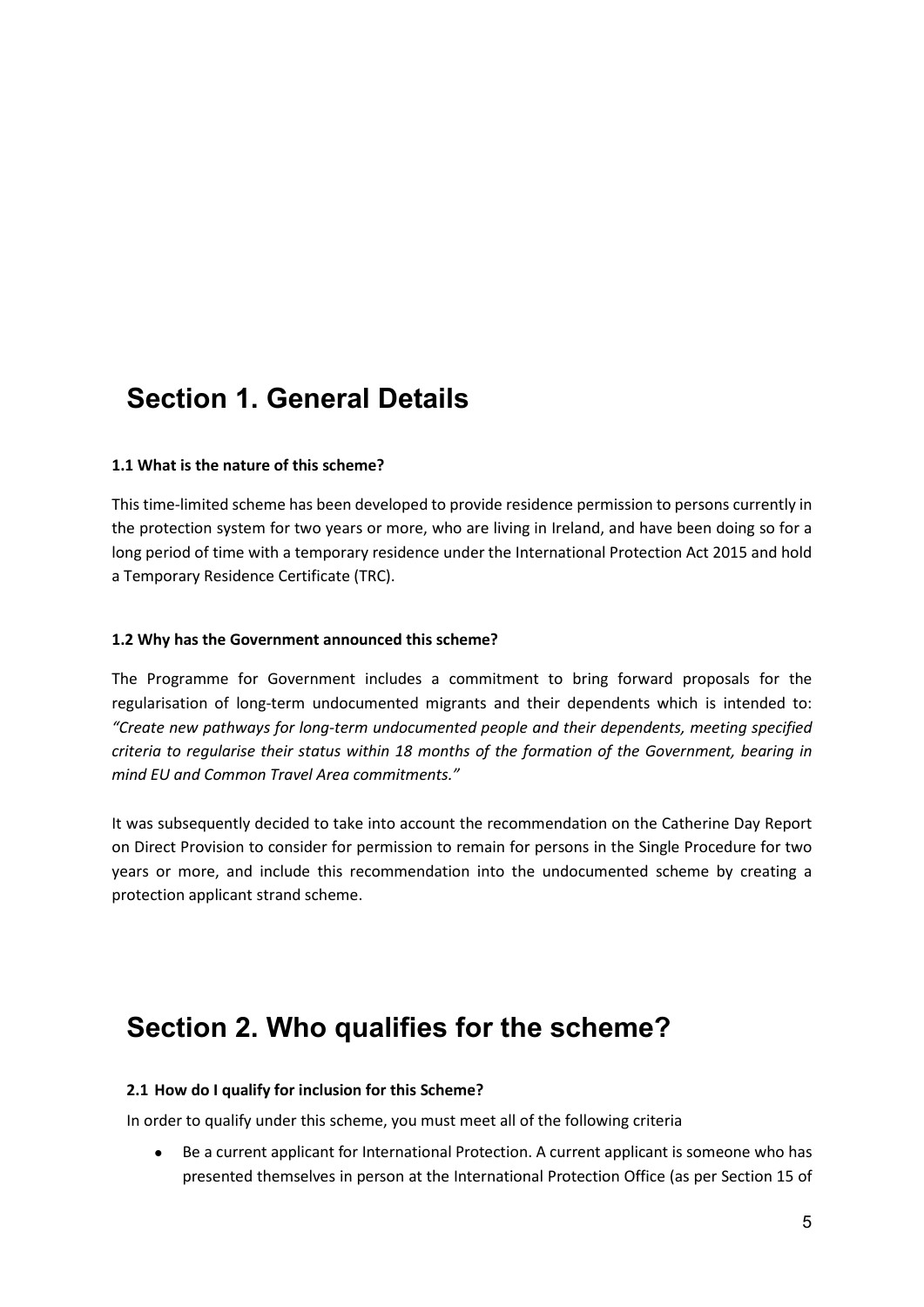the International Protection Act 2015) and been issued with a Temporary Residence Card with an ID number and a date of issue and who has not yet been issued a final decision from the Ministerial Decisions Unit (as per Section 47 of the International Protection Act 2015) in respect of their application.

- Be in the International Protection Process for at least **2 years prior to the commencement date of the scheme.** The starting date for an International Protection Application Process is when the applicant presents in person at the International Protection Office (Section 15 of the International Protection Act 2015) and is issued with a Temporary Residence Card (TRC) with an ID number and a date of issue. If you are less than 2 years in the International Protection Process on the date of the commencement of the scheme, you will not qualify as an applicant.
- Have resided continuously in the State, as required by Section 16  $(3)(a)$  of the International Protection Act 2015, during their application for International Protection. A break in continuous residency is permitted. It is intended to disregard a short period of absence from the State up to a maximum of 60 days absence
- Are of good character and of good conduct, and
- Have no adverse criminal record in this State or any other country.

#### <span id="page-5-0"></span>**2.2 Do other members in my family have to apply separately?**

Yes. All individuals who are current international protection applicants and who meet all of the other criteria must apply separately under this scheme.

#### <span id="page-5-1"></span>**2.3 I meet some but not all of the eligibility criteria listed above. Will my application be successful?**

No. You must meet all of the criteria to qualify for this scheme.

#### <span id="page-5-2"></span>**2.4 I am a current International Protection Applicant who meets all the criteria but have children who have not been registered in the International Protection Process. Can my child(ren) qualify for inclusion in this scheme?**

No. An application for international protection should be submitted for any child(ren) who have not had applications previously submitted and these applications will be processed in accordance with the International Protection Act 2015.

#### <span id="page-5-3"></span>**2.5 I am a current International Protection Applicant who meets all the criteria but my spouse/partner does not meet the criteria, Can my spouse/partner qualify for inclusion in this scheme?**

No. All applications are made on an individual basis. If the Spouse/Partner does not meet all the criteria listed above, they do not qualify for the scheme.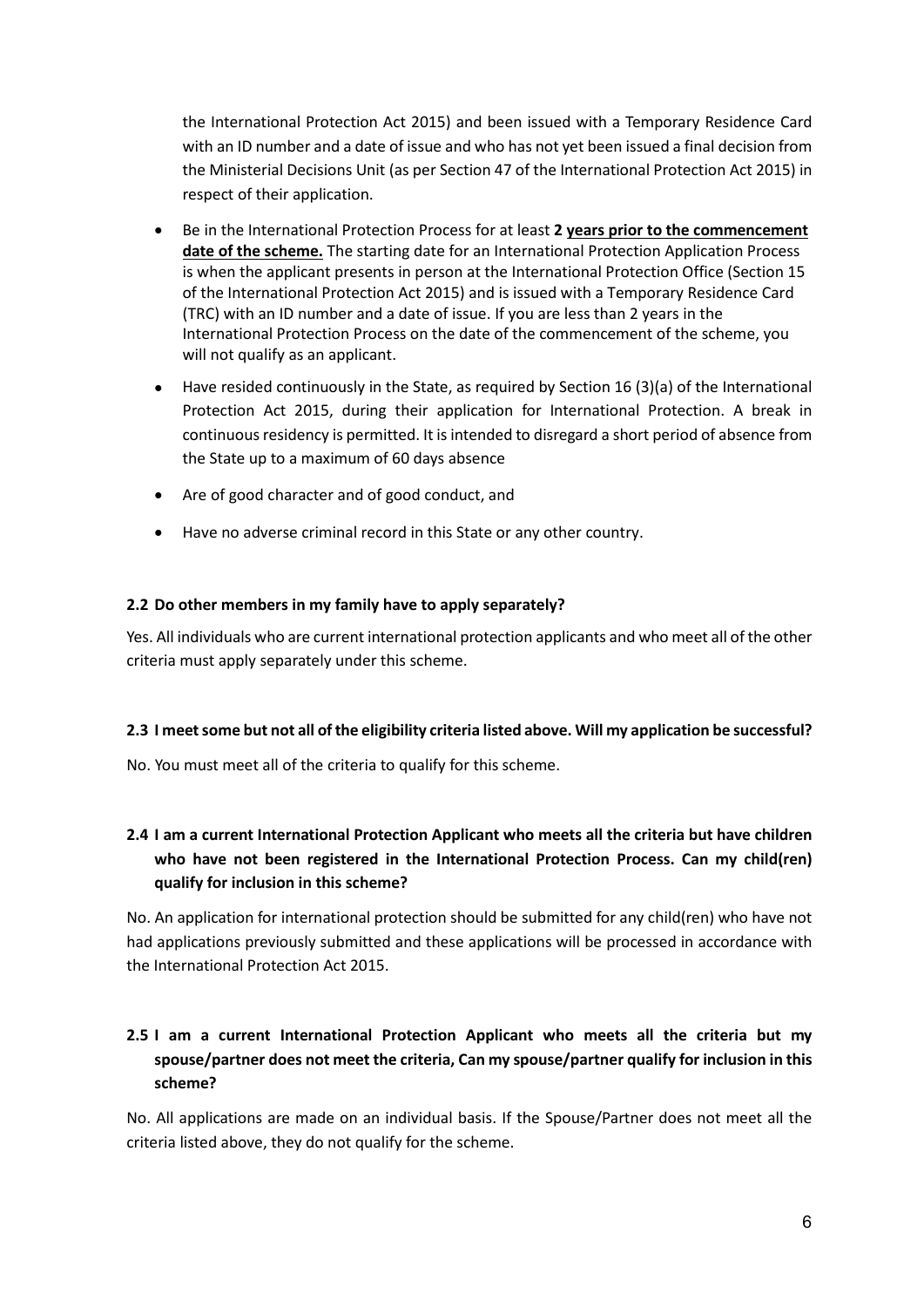#### <span id="page-6-0"></span>**2.6 Am I still eligible if I have left the State while I have been an applicant for International Protection?**

Yes. You are allowed to have one unauthorized absence from the State up to a maximum of 60 days. Absences from the State which have been approved by the International Protection Office prior to leaving the State will not affect your application.

#### <span id="page-6-1"></span>**2.7 Can I apply if I have a live Deportation Order?**

No. You are not eligible for this strand if you have a live Deportation Order as you are no longer a current applicant for International Protection. You may be eligible for inclusion in the Department's Regularisation of Long-Term Undocumented Migrants Scheme. Details of this scheme are available on<https://www.irishimmigration.ie/regularisation-of-long-term-undocumented-migrant-scheme/>

#### <span id="page-6-2"></span>**2.8 Can I apply if I have been issued with an intention to Deport under Section 3(6) of the Immigration Act, 1999?**

No. You are not eligible for this strand if you have been issued with an Intention to Deport under Section 3(6) of the Immigration Act, 1999 as you are no longer a current applicant for International Protection. You may be eligible for inclusion in the Department's Regularisation of Long-Term Undocumented Migrants Scheme. Details of this scheme are available on <https://www.irishimmigration.ie/regularisation-of-long-term-undocumented-migrant-scheme/>

#### **2.9 Can I apply if I have received a negative decision in my International Protection application and I also hold a valid Deportation order?**

Applicants who have received a negative decision in their International Protection application and who hold a valid Deportation order, do not meet the criteria for the International Protection Regularisation Scheme.

These applicants can apply to the Regularisation of Long Term Undocumented Migration scheme, if they meet the required criteria available at [https://www.irishimmigration.ie/regularisation-of-long](https://www.irishimmigration.ie/regularisation-of-long-term-undocumented-migrant-scheme/)[term-undocumented-migrant-scheme/](https://www.irishimmigration.ie/regularisation-of-long-term-undocumented-migrant-scheme/)

Time spent in the international protection process is considered to be documented and is not reckonable under the Regularisation of Long Term Undocumented Migration scheme.

The date of undocumented residency begins from the date of the determination letter issued by the Ministerial Decision Unit to the applicant outlining a negative decision in the International Protection process.

Applicants who do not meet the criteria of either scheme and who hold a valid deportation order,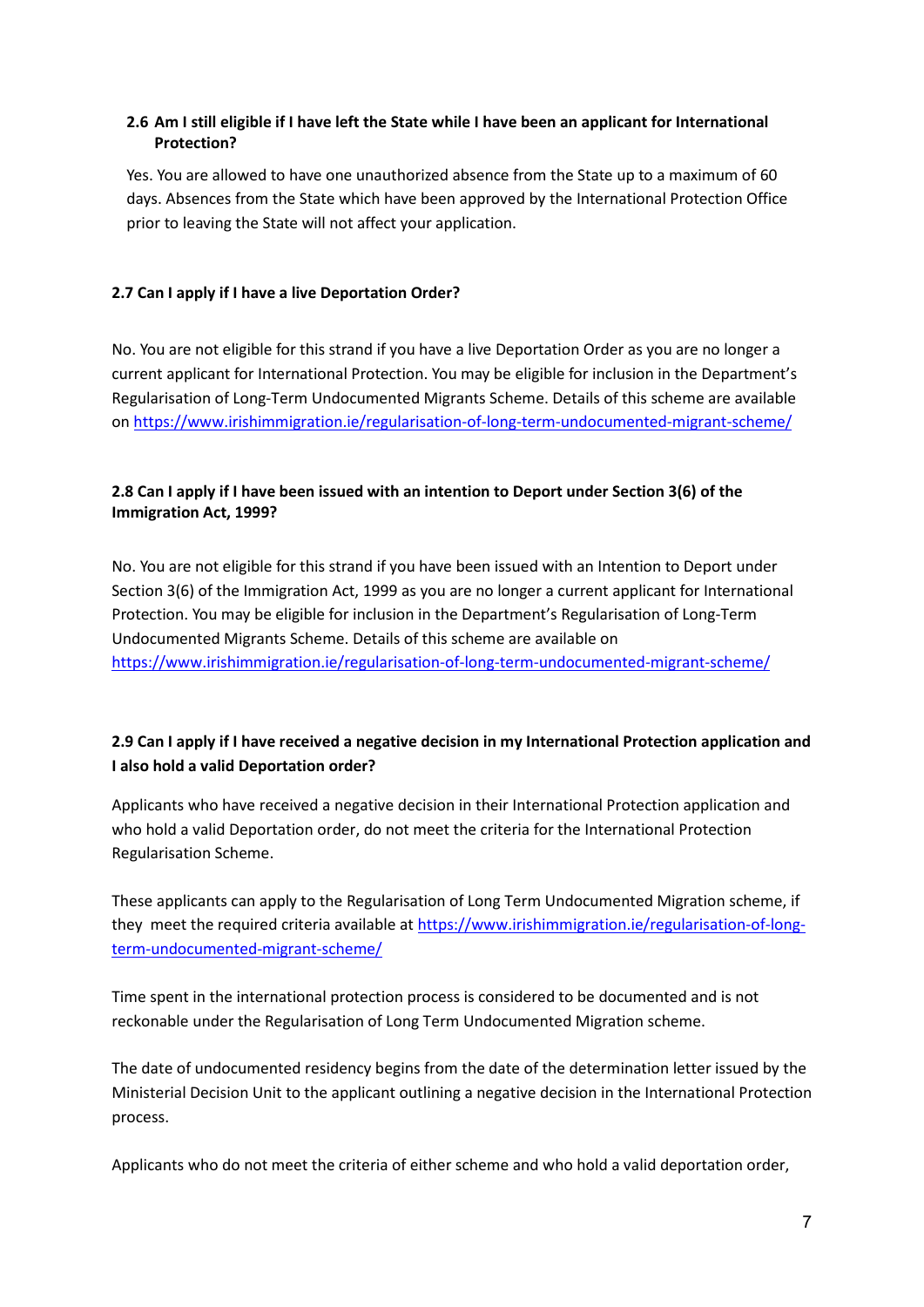may make an application to the Repatriation Unit of ISD, seeking to have their deportation order amended or revoked under Section 3(11) of the Immigration Act, 1999 (as amended), especially if there are changed circumstances since the deportation order against issued.

For further queries concerning the main scheme for undocumented migrants you can contact Regularisation of Long-Term Undocumented Migrants Scheme by email to: [undocumentedhelp@justice.ie](mailto:undocumentedhelp@justice.ie)

#### **2.10 Can I also apply under the Regularisation of Long Term Undocumented Migrants Scheme as well as this scheme?**

No. International Protection Applicants must only apply under this scheme. Any applications made by International Protection applicants under the Regularisation of Long Term Undocumented Migrants Scheme will not be eligible.

**2.11 My appeal to the IPAT is pending and I currently hold a permission to work under Labour Market Access Permission (LMAP). I also made an application for permission to remain under the International Protection Strand of the Undocumented Migrants Scheme. If my appeal to the IPAT is decided and affirms the negative recommendation I had previously received from the International Protection Office (IPO), will I lose my permission to work while I wait for a decision on my application under the International Protection strand of the Undocumented Migrants Scheme?** 

The IPO team dealing with your application for protection will consult with the IPO team dealing with your application for permission to remain under the International Protection Strand of the Undocumented Migrants Scheme. The aim is to ensure that all decisions are made at the earliest opportunity. The IPO will work to ensure that there is no disadvantage to applicants in relation to access to the labour market where possible.

# <span id="page-7-0"></span>**Section 3. Application Process**

<span id="page-7-1"></span>**3.1 When can I submit an application?**

• The application window for the International Protection Regularisation Scheme opens on Monday 7<sup>th</sup> February 2022 at 10am.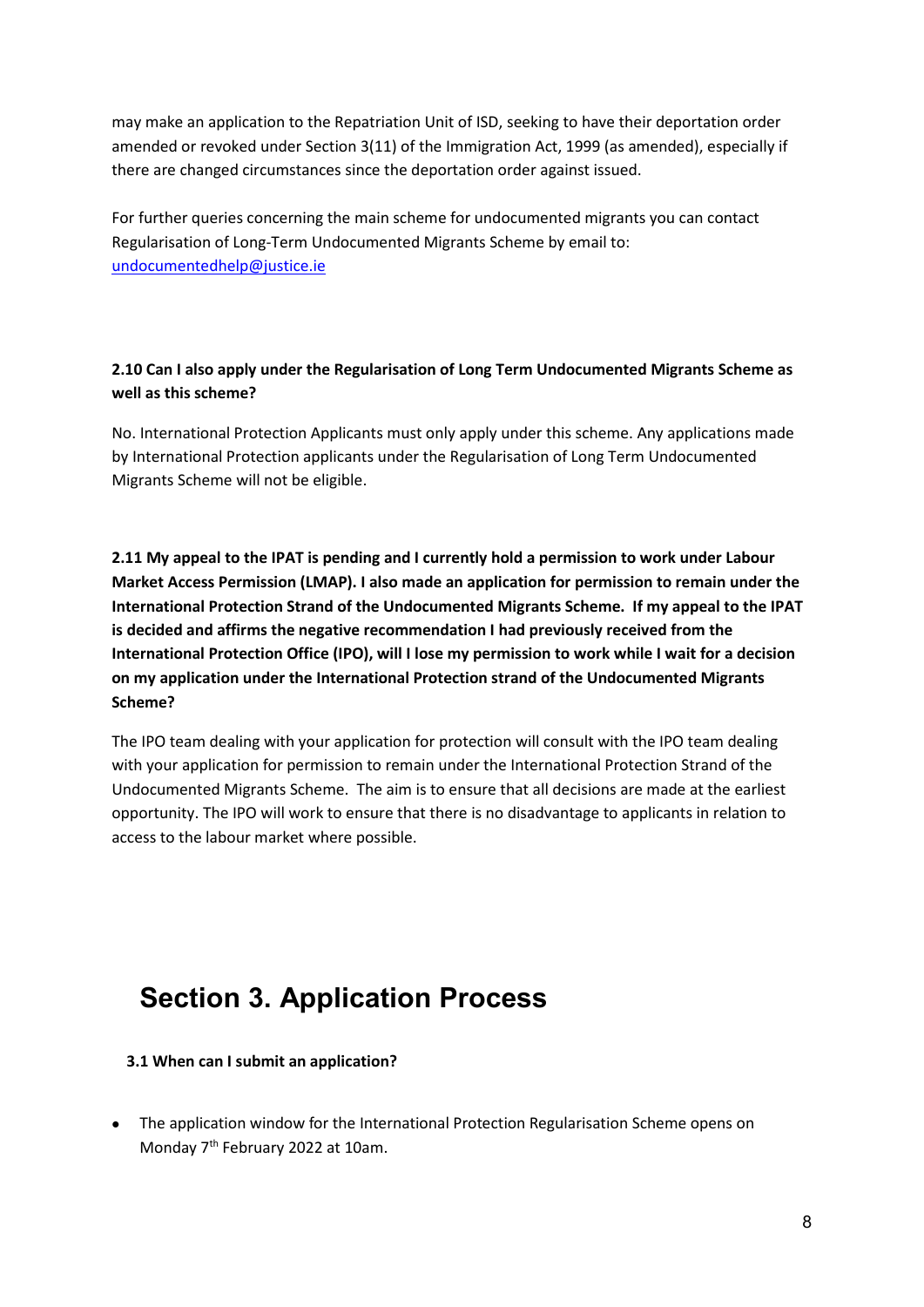- Prior to the Scheme being launched, the International Protection Office will write to those applicants it has identified as potentially eligible to inform them of the scheme.
- If you have not received correspondence from the International Protection Office identifying you as potentially eligible but believe you fulfill the qualifying criteria, you may still submit an application for consideration.
- If you meet the qualifying criteria of the scheme (see Section 2.1 above), you must apply before the scheme closes at 11.59pm on the  $7<sup>th</sup>$  August 2022.
- Please note that International Protection Office will not in any circumstances accept applications outside of these dates.

#### <span id="page-8-0"></span>**3.2 How can I submit an application?**

- Applications must only be submitted by email t[o IPRSU@ipo.gov.ie.](mailto:IPRSU@ipo.gov.ie) Applications sent to any other email address will not be considered.
- The application form is available as an **editable PDF form** at [www.ipo.gov.ie/whatsnew.](http://www.ipo.gov.ie/whatsnew) Applicants should save their completed applications forms on their PC/laptops/devices and submit as an attachment as well as the required documentation by email to [IPRSU@ipo.gov.ie](mailto:IPRSU@ipo.gov.ie)
- You must submit your application by email which must include the completed editable PDF application form and all the required documentation.
- You can apply between  $7<sup>th</sup>$  February 2022 and  $7<sup>th</sup>$  August 2022 (inclusive).
- IPO will not accept applications by post.
- IPO will not process incomplete application forms, or applications that are submitted through any other method other than the email address stated above.

#### <span id="page-8-1"></span>**3.3 Is there an application fee?**

There is no application fee for the International Protection Regularisation Scheme.

#### <span id="page-8-2"></span>**3.4 Will I get an acknowledgement when I submit my application?**

Yes, you will receive an email confirmation once your application has been accepted.

#### <span id="page-8-3"></span>**3.5 How long will it take to process an application?**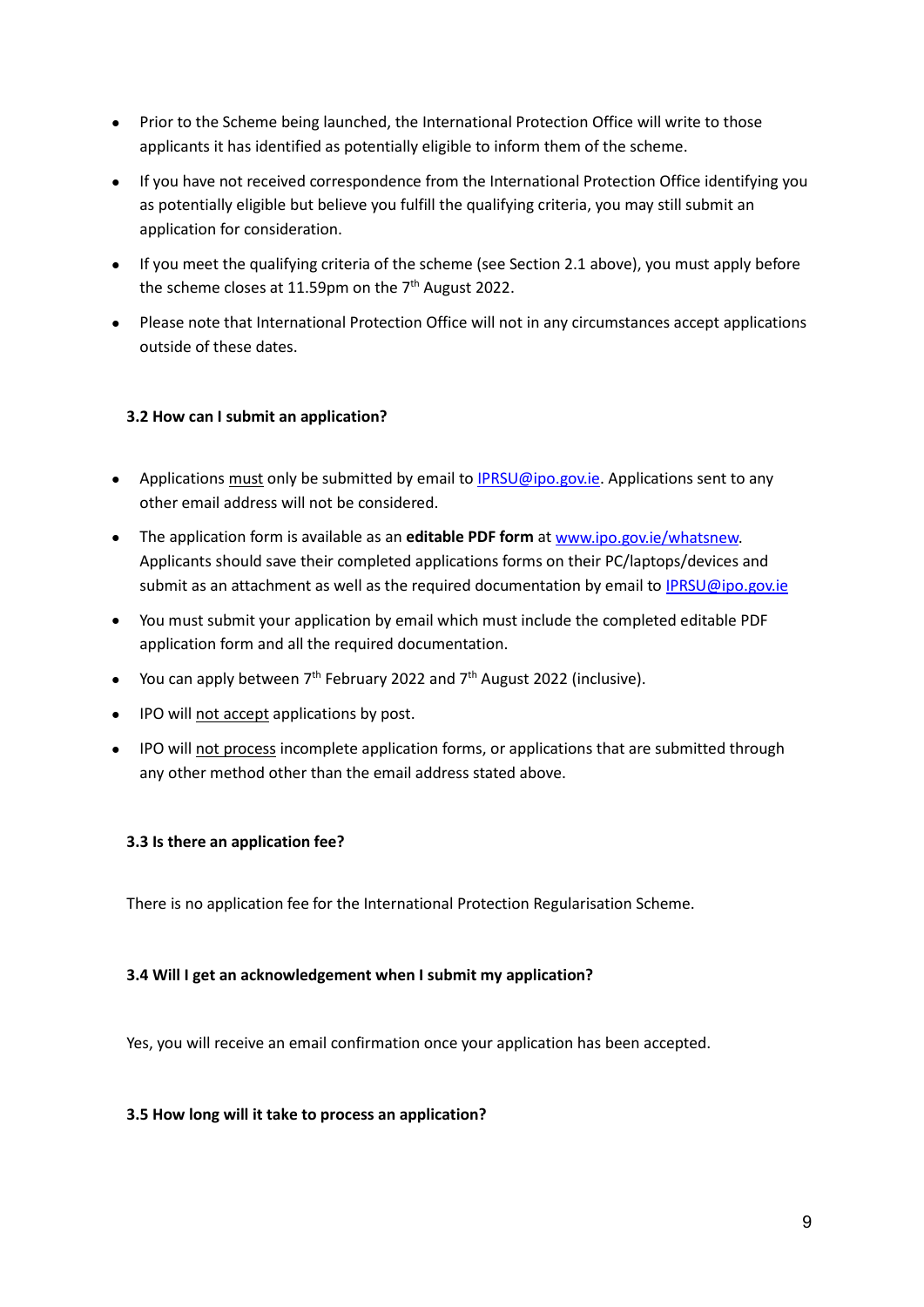Processing times may vary depending on the complexity of the applications and the overall number of applications received by IPO for the scheme

#### <span id="page-9-0"></span>**3.6 How can I contact IPO regarding the status of my application?**

- **It would greatly assist us if you only contact IPO if it is absolutely necessary. This will allow IPO to devote the maximum time to the processing of applications.**
- You can email queries to [IPRSU@ipo.gov.ie](mailto:IPRSU@ipo.gov.ie)
- Please include your name, reference number and contact details.
- You must keep IPO informed of any change in circumstances, for example a change of email, of home address etc. If you change your home address, you must notify this office immediately, as your decision letter will be posted to this address.

#### <span id="page-9-1"></span>**3.7 Why do I need to give my personal email address as part of the application form?**

A personal e-mail address is required for all applicants. Acknowledgements will be sent by e-mail.

Also in order to complete the eVetting process of the application, you must submit a personal email address, so that IPO can send you the eVetting form.

Under Data Protection legislation, we cannot send an eVetting request to a third party.

You can change your e-mail address at any time during the application process. If you have changed your email address after your application has been submitted, you will have to email [IPRSU@gov.ie](mailto:IPRSU@gov.ie) to inform us of the change in your email address. Please include your name, reference number and contact details in this email.

Prior to you submitting your application by email to IPO, you will be able to change your email address on your application form.

After you have submitted your application form, you will not be able to edit any of the contents of your application form.

#### <span id="page-9-2"></span>**3.8 Can I use someone else's email address in the application form?**

All applicants over the age of 16 must submit their own personal email address. This email address is used for you to obtain emails in relation to your application. Applicants under the age of 16 may use a parent's/guardian's email address.

All applicants over the age of 16 are required to undergo eVetting. The eVetting invite can only be sent to the applicants personal email address. If you do not submit a personal email address we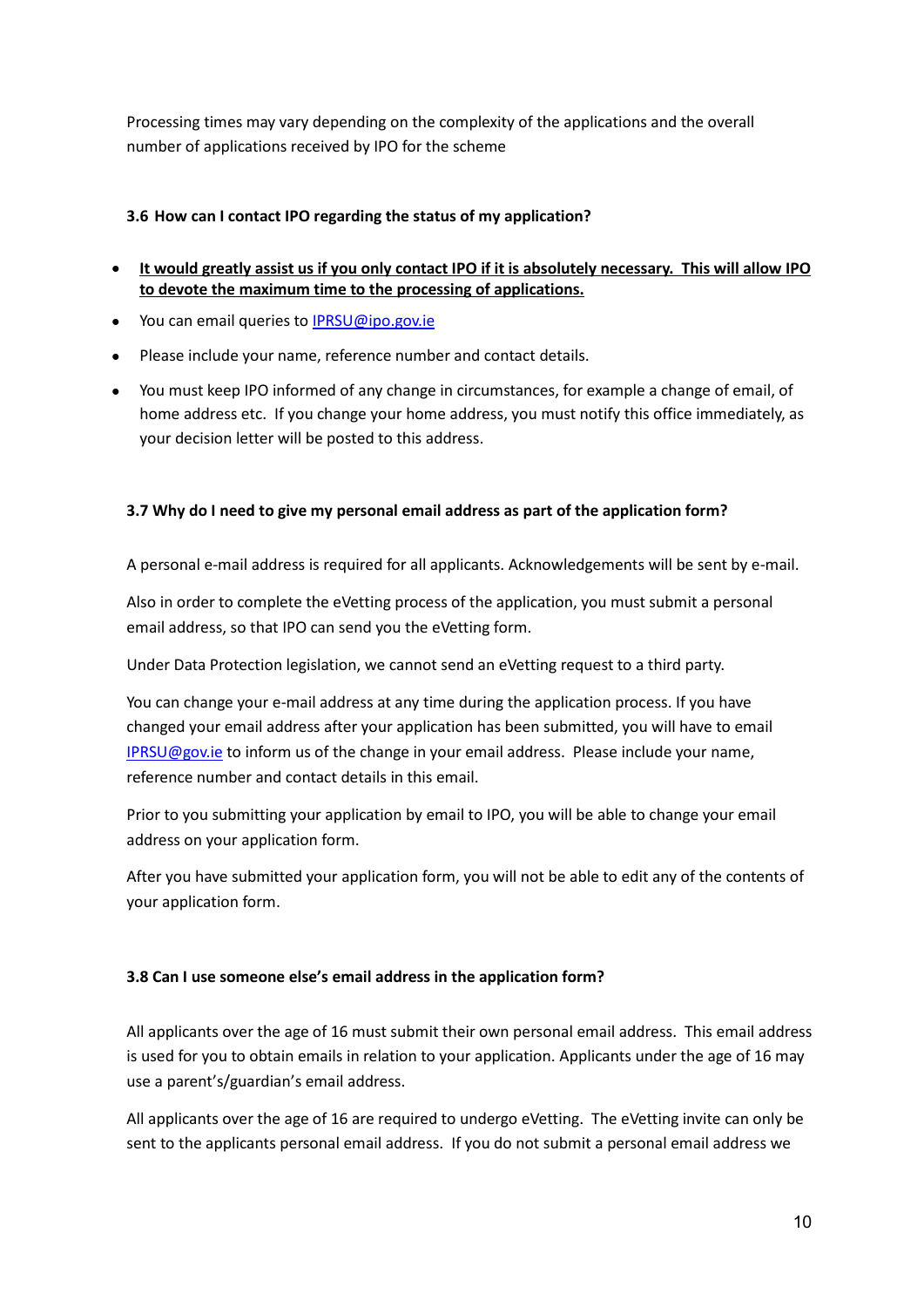cannot sent you the eVetting invitation, and we will be unable to process your application, and your application may be refused.

It is important you have regular access to the email address you provide as part of your application. You should also check your spam folder on a regular basis.

#### <span id="page-10-0"></span>**3.9 Why do I have to undergo eVetting?**

One of the qualifying criteria that must be met in order to be granted permission under the International Protection Regularisation Scheme, is that you have been of good character, and have not been involved in criminal activity.

As part of the application process, all applicants over the age of 16 will be required to undergo eVetting.

Vetting is a process to check whether you have a criminal record. The process is carried out via an online form, details of which will be sent to you.

An e-vetting disclosure will provide a statement that there is no criminal record information to disclose in respect of you in Ireland or elsewhere, or a statement of criminal record information in Ireland or elsewhere as the case may be.

#### <span id="page-10-1"></span>**3.10 What is the eVetting process? Step 1:**

If you are over the age of 16, before we make a decision on your application, you will receive an invitation, from IPO to complete an e-vetting application. You must complete this process. This is because one of the qualifying criteria that must be met in order to be granted permission under the International Protection Regularisation Scheme, is that you have been of good character, and have not been involved in criminal activity. **The vetting process is processed by the International Protection Office through the Garda Siochána National Vetting Bureau. Applicants should not contact the Garda Vetting Bureau directly.**

You will be asked to provide:

Your name

Date of birth

Email address and contact telephone number

Current address

Authorisation to the Garda National Vetting Bureau of An Garda Síochána to supply the International Protection Regularisation Scheme Unit of the Department of Justice a statement that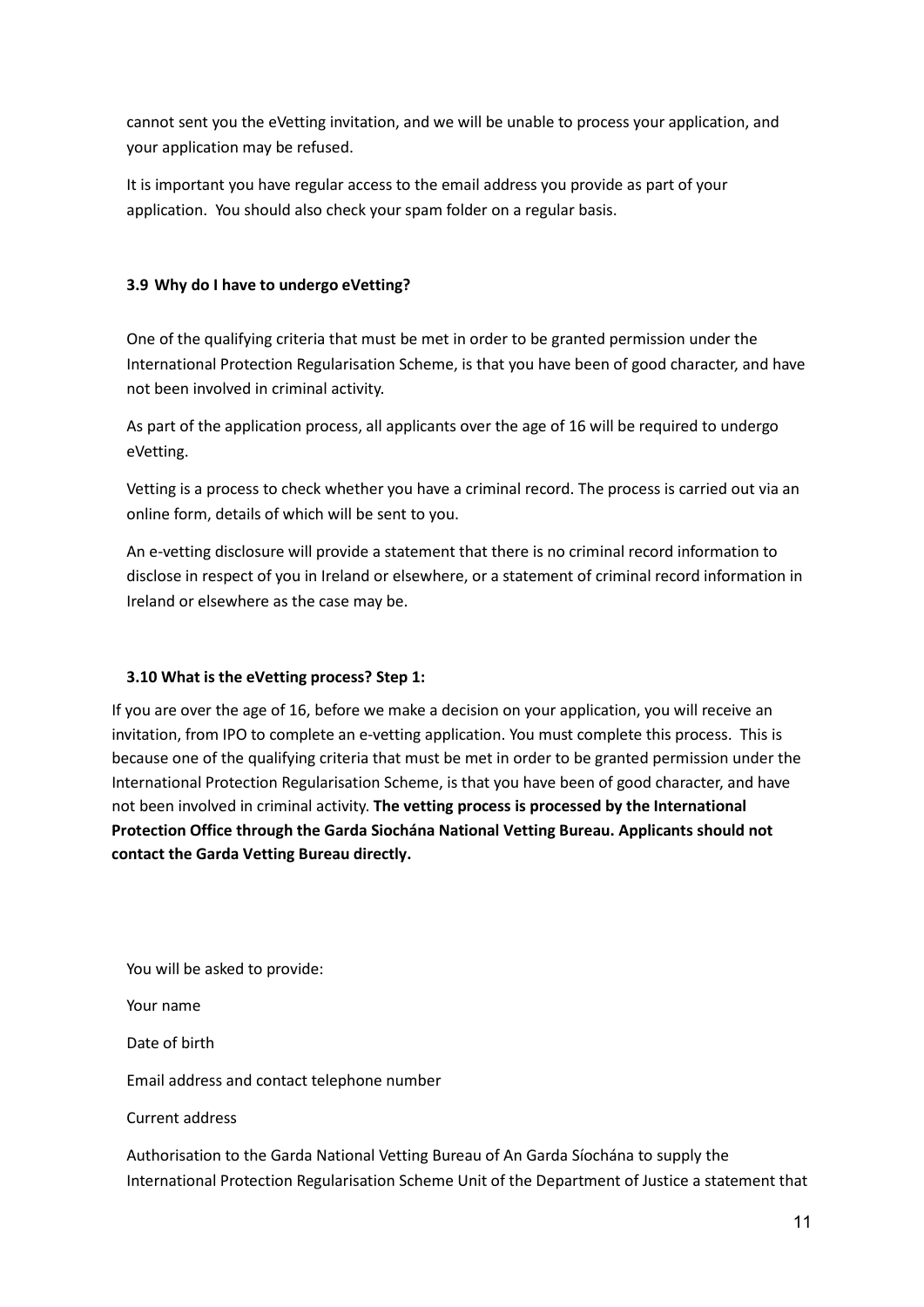there is no criminal record information to disclose in Ireland or elsewhere, or a statement of criminal record information in Ireland or elsewhere as the case may be.

#### **Step 2:**

After the International Protection Regularisation Scheme Unit receives your signed invitation form by email (step 1), you will:

- Receive an email from the National Vetting Bureau with a direct link to the online vetting application form
- Have 30 days to complete and submit the online vetting application
- Be required to enter full postcodes (6 characters) for any Northern Ireland address at which you resided.

You will need to provide the following information:

- Name at birth
- Place of birth
- Passport Number
- Mother's maiden name
- All addresses you have lived at since birth
- Any other names you may be known by
- Details of any convictions you have (in Ireland or elsewhere).

You will have the opportunity to review the information you have inputted and once you are happy with the details you can submit the completed vetting application.

#### **Step 3:**

Your completed vetting application will be assessed by the International Protection Regularisation Scheme Unit. If there are any issues with the application it will be returned to you. Otherwise the application will be forwarded to the National Vetting Bureau.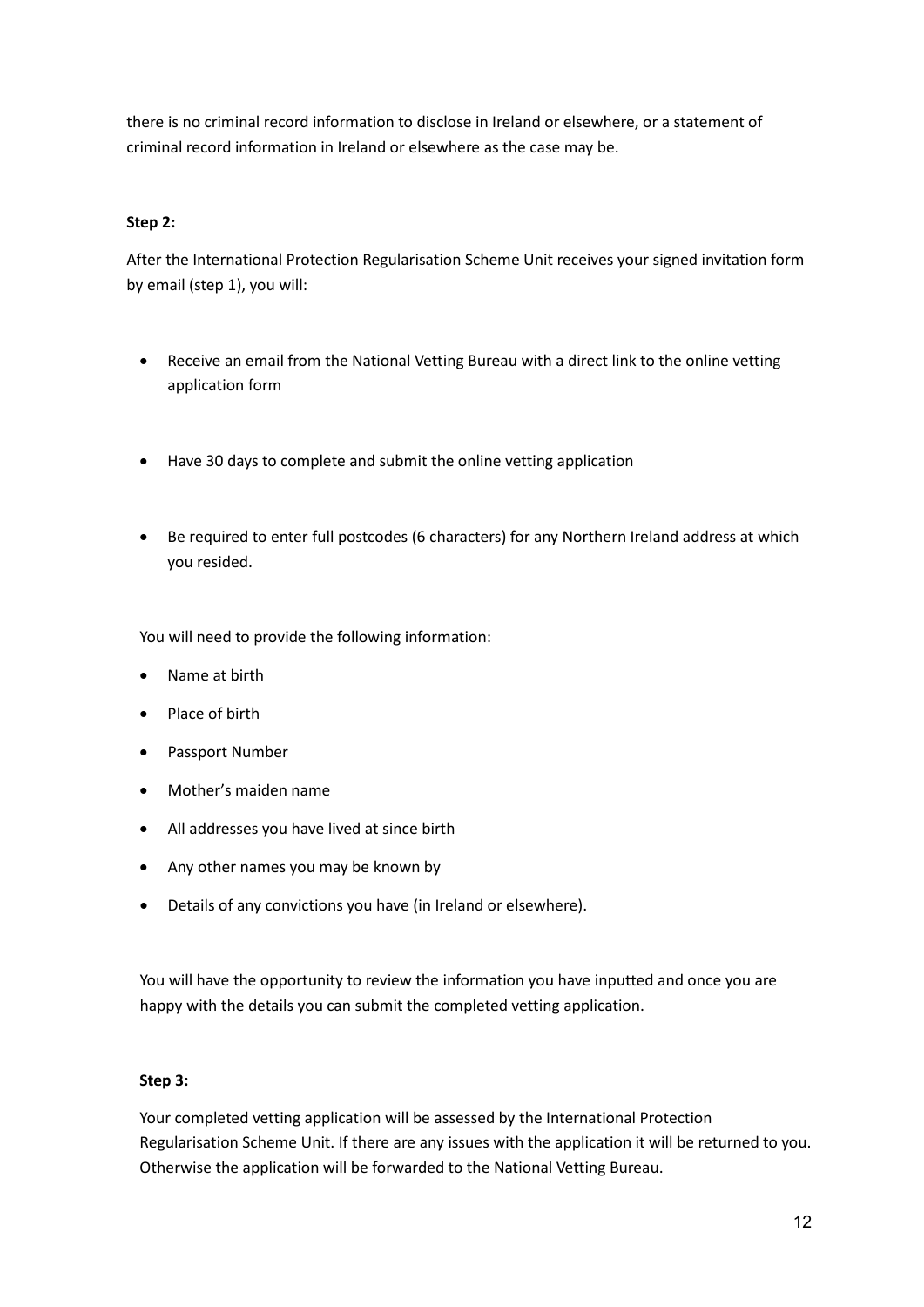A vetting disclosure will be provided by the National Vetting Bureau to the International Protection Regularisation Scheme unit and this will be reviewed as part of the decision making process on your application.

E-vetting is conducted by the Garda Siochána National Vetting Bureau. The National Vetting Bureau is part of the Garda Síochána.

#### <span id="page-12-0"></span>**3.11 Can I provide a Police Clearance certificate, instead of doing the eVetting process?**

No. You cannot provide a Police Clearance Certificate instead. Garda vetting is not the same as getting a Police Certificate, which is provided by the Gardaí to people in Ireland who need them for a range of reasons.

#### <span id="page-12-1"></span>**3.12 Can I track my eVetting application?**

You can track your eVetting by clicking on the link we send you in the invitation email and click on Track Application to check the progress.

#### <span id="page-12-2"></span>**3.13 As part of the criminal declaration form on my application, do I need to tell you about spent convictions?**

Yes. Under Section 8 of the Criminal Justice (Spent Convictions and Certain Disclosures) Act 2016 states that you must declare your spent convictions when applying for permission to remain in the State. This Act is available at [www.irishstatutebook.ie/eli/2016/act/4/section/8/enacted/en/html](http://www.irishstatutebook.ie/eli/2016/act/4/section/8/enacted/en/html)

You must give details of spent convictions in both your Undocumented Scheme application and evetting application. We need to know about all offences no matter where they happened or how long ago. This includes "spent" convictions. You are responsible for giving us full details of all your convictions as part of your application.

#### <span id="page-12-3"></span>**3.14 My child is under the age of 18, can they give consent to be vetted?**

Every applicant over the age of 16 must undergo eVetting. For children aged between 16 and 18, a consent form must be signed and submitted by a parent or guardian. The form will be given to parents or guardians by the Undocumented Scheme Unit.

#### <span id="page-12-4"></span>**3.15 I do not agree with the details in my vetting disclosure issued by the National Vetting**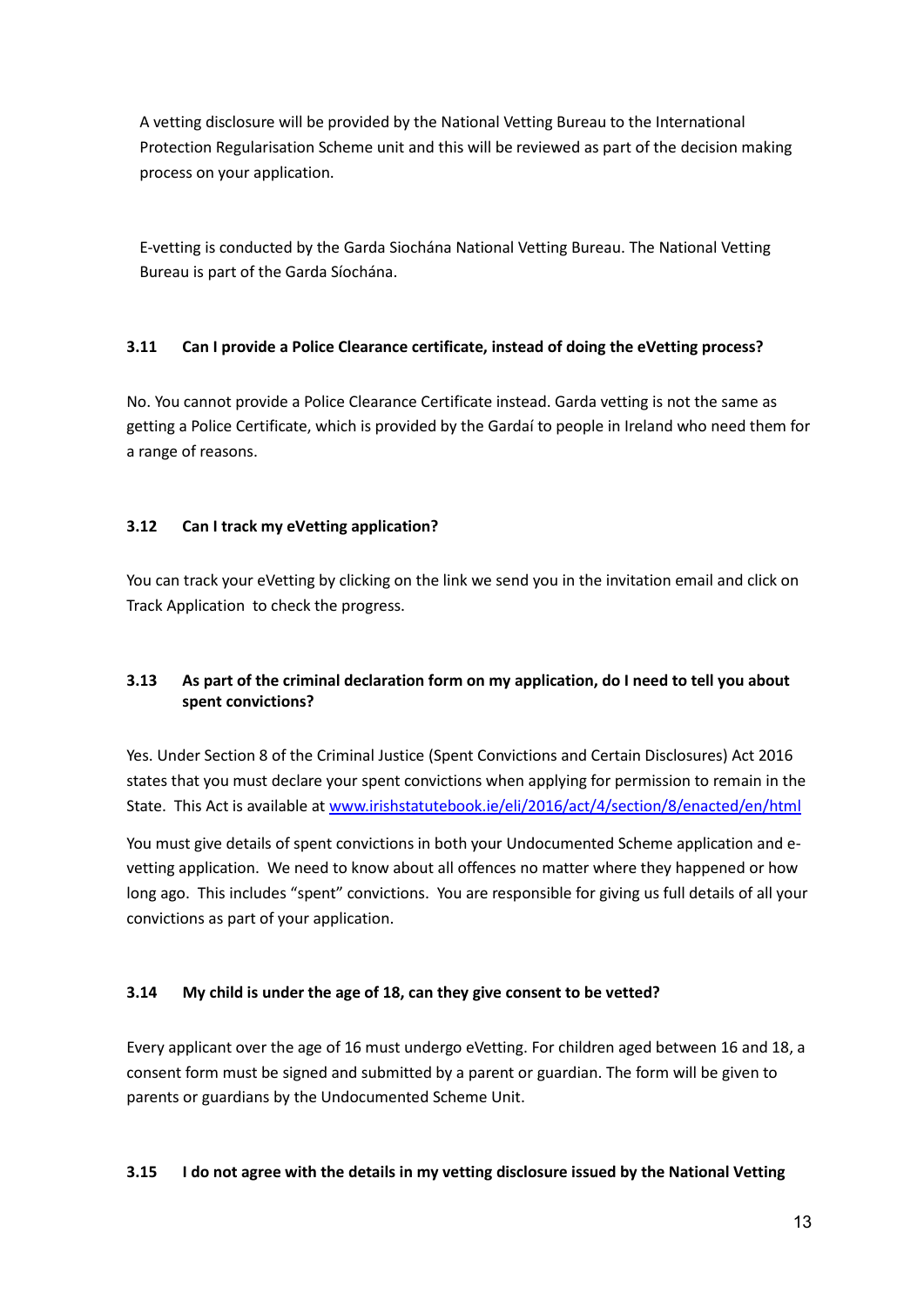#### **Bureau. What can I do?**

If you do not agree with the details in the vetting disclosure you can tell us why and we will look into it for you. You need to email us at [IPRSU@ipo.gov.ie](mailto:IPRSU@ipo.gov.ie) us and tell us in detail what parts you don't agree with. We will send your query and explanation to the National Vetting Bureau and ask them to re-check it.

#### <span id="page-13-0"></span>**3.16 What documents do I need to submit as part of my application form?**

Applicants must provide key details to prove eligibility for the International Protection Regularisation Scheme. Applicants must provide their TRC card number and confirm date of application. Applicants should also detail their addresses lived at during the duration of their IP application.

Where applicants have been residing in Direct Provision Accommodation, these details can be verified, to an extent, by Department of Children, Equality, Disability, Integration and Youth by cross checking weekly registers from accommodation centres. Applicants will also be expected to provide other documentation as below.

For those applicants who have not been residing in Direct Provision, they will be required to show that they have been continuously residing in the State during their application.

The following list of documentation will be accepted for the purposes of proving continuous residence under this scheme. This list is not exhaustive:

- Documentation from the International Protection Accommodation Services of the Department of Children, Equality, Disability, Integration and Youth
- Social Protection Statements;
- Utility bills (i.e. from electricity/phone/gas/cable television/broadband provider/mobile phone bills);
- Registration with the Residential Tenancies Board;
- Employment Detail Summary/P60/P45/P21s; or equivalent
- Evidence that the applicant sat the Junior Certificate and Leaving Certificate exams in Ireland;
- A letter from a school principal in Ireland, confirming attendance at a school if it was in the past five years;
- Statements or other correspondence from bank/building society/credit union including e-Statements with activity in the country (Statements from store cards/catalogue companies are not acceptable)
- Proof of money transfers between the applicant and a third party, carried out at a money transfer facility in the State e.g. Western union)
- Letter from doctor/hospital in Ireland
- Vaccination passport for children or Covid-19 vaccination card issued in Ireland.
- Other official correspondence from an Irish state agency e.g. government departments; HSE; Register of Electors/polling card; CAO; An Garda Síochána; Public / Private hospitals,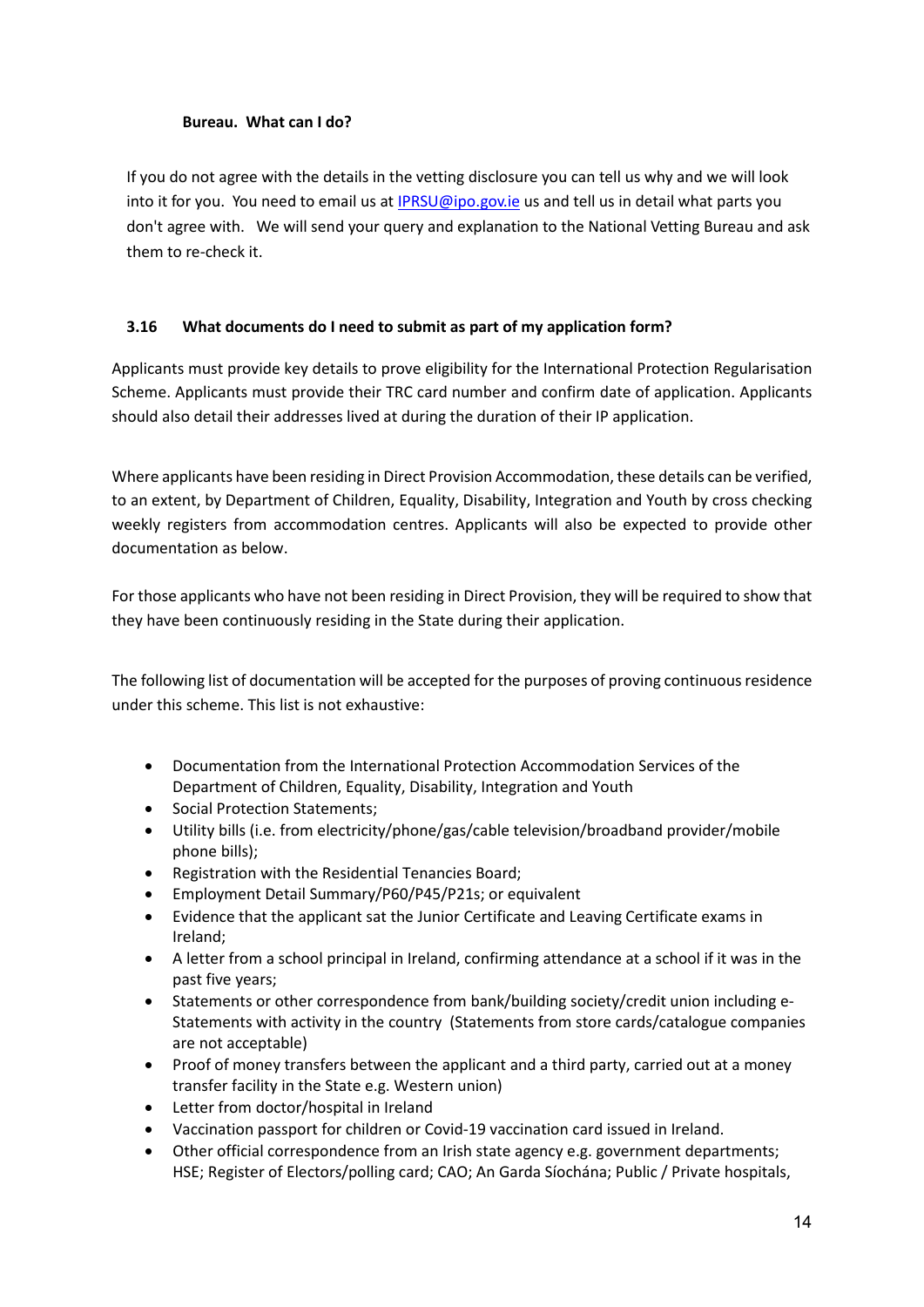Residential Tenancies Board (RTB) or third level college, Secondary school /training agency, NCT Reports or reminders, An Post, TV Licence, National Government Health Screening Programme(s) and/or;

• Correspondence from an insurance company regarding an active policy (Home or Car Insurance Policy Only).

Note: Letters from friends/neighbours will not be accepted as the only proof of residency in the State. These documents may be submitted as supporting documentation only.

#### <span id="page-14-0"></span>**3.17 How do I group documents into one PDF?**

The simplest method is to **use File > New Document**, and choose the option to Combine Files into a Single PDF.

A file-list box will open.

Drag in the files that you want to combine into a single PDF.

You can add PDF files, or any combination of text, images, Word, Excel, or PowerPoint documents into the list.

Please see link: - <https://www.adobe.com/ie/acrobat/online/merge-pdf.html> <

#### <span id="page-14-1"></span>**3.18 Do I need to make my application for the International Protection Regularisation Scheme unit through a solicitor or a Non-Governmental Agency (NGO)?**

There is no requirement for the application to be submitted through a solicitor or a NGO.

All applications are processed in chronological order regardless of whether it was submitted by you or by a solicitor or NGO acting on your behalf.

If you decide to use a solicitor or NGO to submit your application, your legal representative must attach a **letter of authority**. This letter must be signed by the applicant, giving them the authority to submit an application and correspond with IPO on your behalf. If there is an application on behalf of a minor child, the parents/guardians can sign the letter of authority on behalf of the child.

# <span id="page-14-2"></span>**Section 4. Application Granted**

<span id="page-14-3"></span>**4.1 What happens if my application is successful?**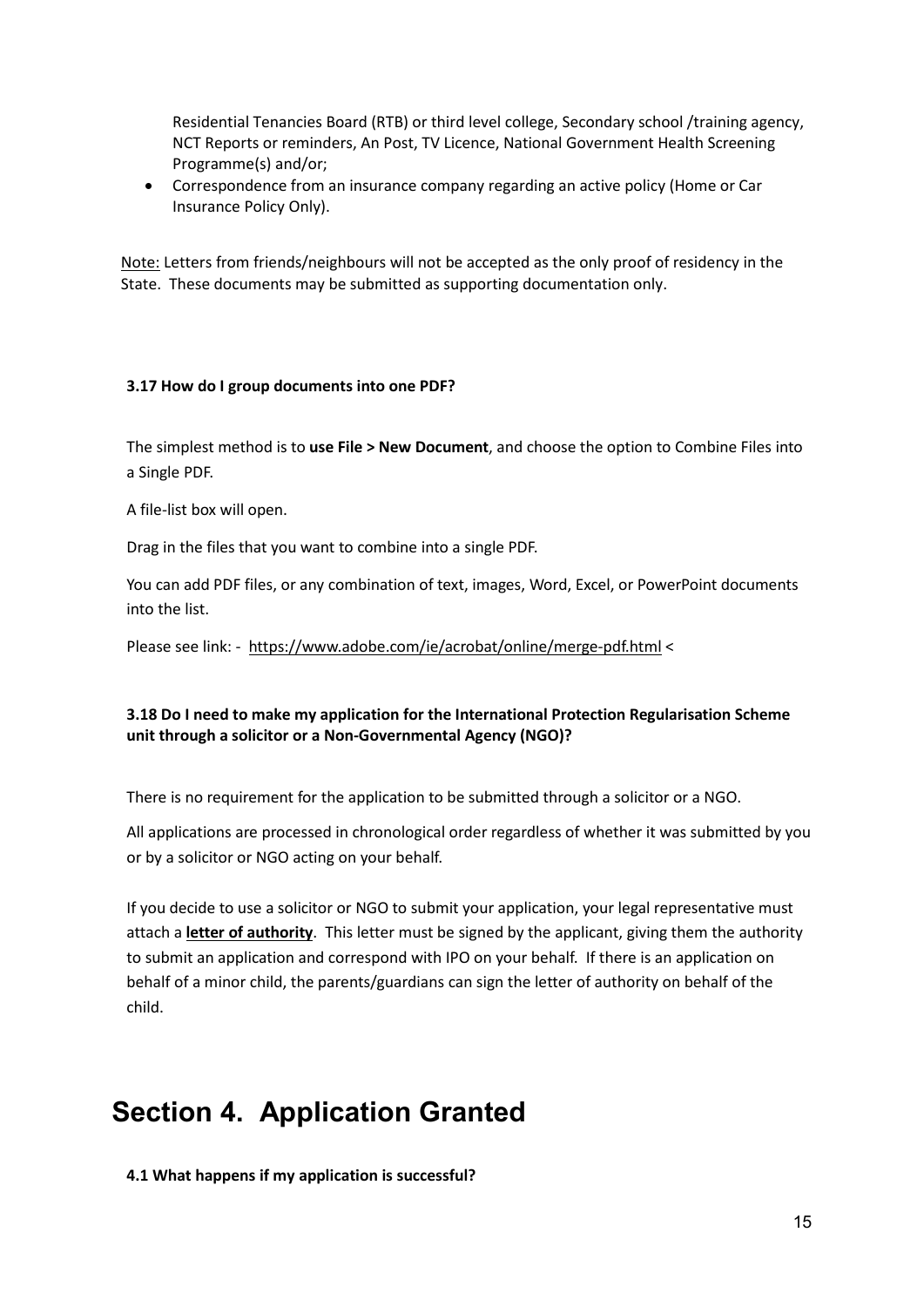- You will receive decision letter from the International Protection Office in the post if your application is successful, granting you permission on a stamp 4 basis for two years. (This is a very important letter, so please keep it somewhere safe.)
- If you are over the age of 16, you must attend at your local immigration office to register your permission. Please note that you are legally required to register your permission.
- If you live in Dublin City or County Dublin you will need to attend Burgh Quay Registration Office to register your permission and receive your Irish Residence Permit.
- You **must** make an appointment to register in Burgh Quay using the online appointment system.
- If you live anywhere in the State except for Dublin City or County Dublin you **must** register at your local Garda Registration Office.
- You can find a list of Garda Registration Offices here <http://www.inis.gov.ie/en/INIS/Pages/registration>
- When registering, you must bring with you, your approval letter and a valid passport or other equivalent document issued by an authority recognized by the Irish Government which establishes your identity and nationality, unless you can give a satisfactory explanation of the circumstances which prevent you from doing so. If your application under this scheme is successful you will be given an immigration permission under Stamp 4 conditions. Failure to produce these documents may result in the Immigration Officer refusing to register you.

#### <span id="page-15-0"></span>**4.2 What does a stamp 4 allow me to do?**

Your Stamp 4 permission allows you to:

- work without an Employment Permit, and in a profession, subject to conditions of the relevant professional or other bodies;
- set-up and operate a business; and
- access state funds and services as decided by Government departments or agencies.

You can get more information on the general conditions for Stamp 4 at [https://www.irishimmigration.ie/registering-your-immigration-permission/information-on](https://www.irishimmigration.ie/registering-your-immigration-permission/information-on-registering/immigration-permission-stamps/)[registering/immigration-permission-stamps/](https://www.irishimmigration.ie/registering-your-immigration-permission/information-on-registering/immigration-permission-stamps/)

#### <span id="page-15-1"></span>**4.3 When this two year permission is about to expire, what should I do?**

Prior to the expiry of this two year permission, you must make an appointment with your local immigration office to renew this permission. Information on renewing your permission is available at [www.irishimmigration.ie](http://www.irishimmigration.ie/)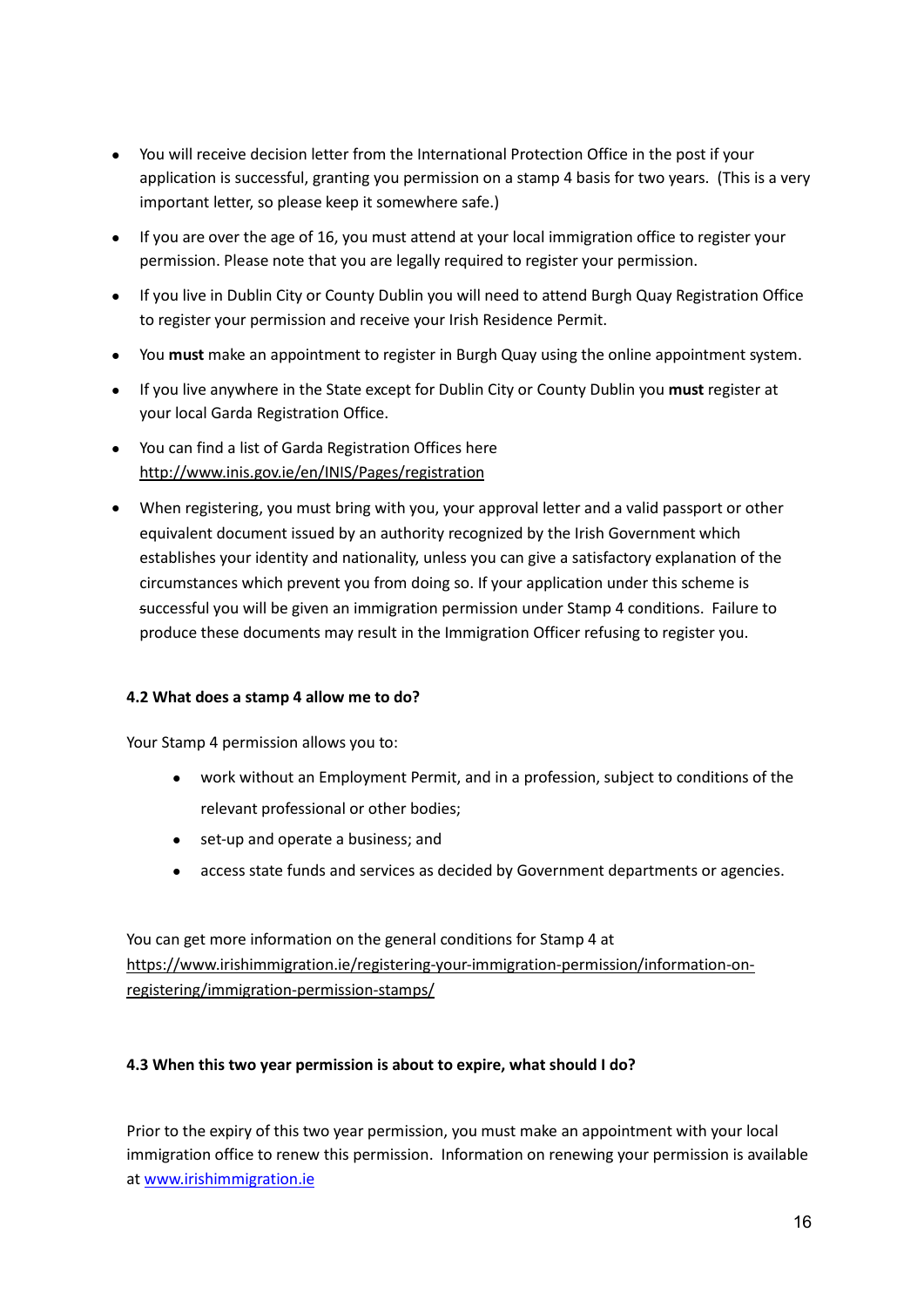#### <span id="page-16-0"></span>**4.4 When I renew my permission, how long will it be renewed for?**

When you are issued with your grant letter there are a number of conditions attached to this letter. If you do not break these conditions, your permission will be renewed for a further three years on stamp 4 permission.

You may be asked to submit a copy of your original grant letter on renewal of your permission, so it is important that you keep this letter in a safe place.

#### <span id="page-16-1"></span>**4.5 What are the conditions attached to my permission?**

All successful applicants under this scheme will be granted permission on Stamp 4 conditions to remain in the State:

- You must not come to the adverse attention of the Gardaí (Irish police) or immigration authorities.
- You must reside continuously in the State.\*
- You accept that your permission does not give any other person, related to you or not, any right or legitimate expectation to enter or remain in the State.

\* Continuous residence means you must live in the State for the period covered by this temporary permission to remain. Continuous residence allows you to leave the State for reasonable periods of absence for:

- holidays,
- exceptional family circumstances, or
- commitments you have outside the State arising from business or employment carried out within the State.

#### <span id="page-16-2"></span>**4.6 If I am granted a permission under this Scheme and I do not register my permission with my local Immigration Officer, will I be granted a renewal of this permission when it expires?**

No. Under Irish Immigration legislation, all non EEA nationals in the State over the age of 16 are required to register their permission with their local immigration office.

- It is an offence not to register your permission.
- Your registration will be valid for 2 years.
- Children under the age of 16 are not currently not required to register with their local immigration office. Once they turn 16 they must present to their local immigration office in order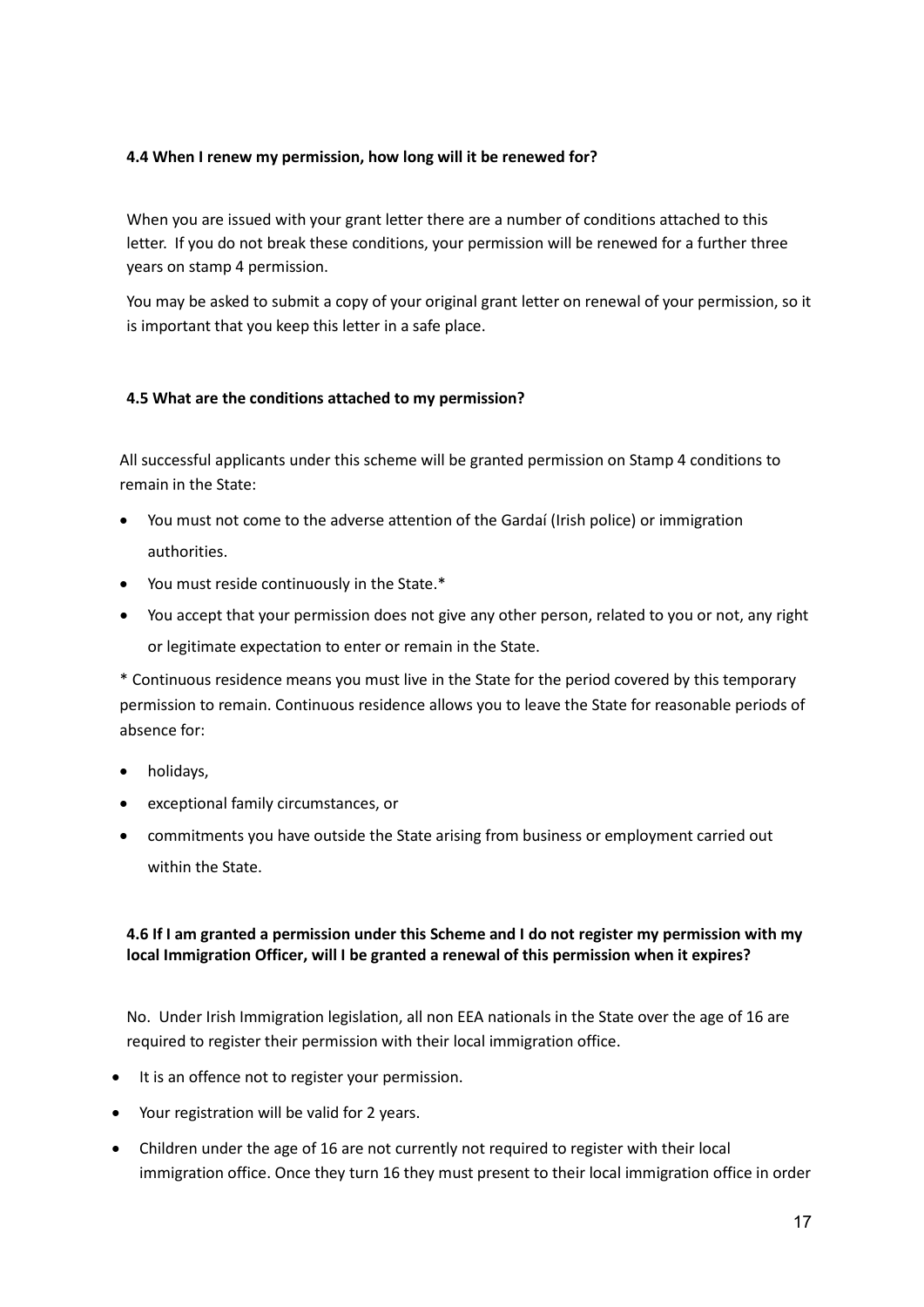to complete their first registration in the State. They must bring their grant letter with them in order to be registered

#### <span id="page-17-0"></span>**4.7 If I am granted permission on stamp 4 conditions, can my family members also obtain permission?**

If your family members do not

- Meet the criteria for this scheme as outlined above and
- Make a separate application under this scheme in their own name

They will not receive permission to remain in the State under this Scheme.

If you have other family members in the State, that were not eligible to apply under the scheme, you may write to Immigration Services Delivery seeking permission for them to remain in the State with you. Relevant contact details available a[t www.irishimmigration.ie](http://www.irishimmigration.ie/) .

#### <span id="page-17-1"></span>**4.8 After I have been granted permission under the Scheme, can I bring family to Ireland to live with me?**

This scheme does not entitle your family to join you in the State however, if you wish to apply to bring family members to reside with you in the State, after you have been granted permission under this scheme, you may be eligible under the Policy on Non EEA Family Reunification.

The policy document is available at [https://www.irishimmigration.ie/wp](https://www.irishimmigration.ie/wp-content/uploads/2021/04/Non-EEA-De-Facto-Partners-of-Irish-Nationals.pdf)[content/uploads/2021/04/Non-EEA-De-Facto-Partners-of-Irish-Nationals.pdf](https://www.irishimmigration.ie/wp-content/uploads/2021/04/Non-EEA-De-Facto-Partners-of-Irish-Nationals.pdf)

#### <span id="page-17-2"></span>**4.9 I have been granted permission to remain in the State, can this permission be revoked?**

It is important to note that this permission to remain in the State is granted to you subject to the result of enquiries as to whether or not you have obeyed the laws of the State or another jurisdiction, have not been convicted of any offence and that you have not been involved in criminal activity.

In the event that information comes to the attention of the Minister which is relevant to the granting of permission to remain in the State to you, the Minister may re-consider your status in the State and may revoke your permission. In the event that this occurs, the Minister may propose to deport you from the State.

The following, which is not an exhaustive list, are some of the types of information, which may lead to the Minister revoking your permission:

• Information that shows that you have not complied with the conditions of your permission;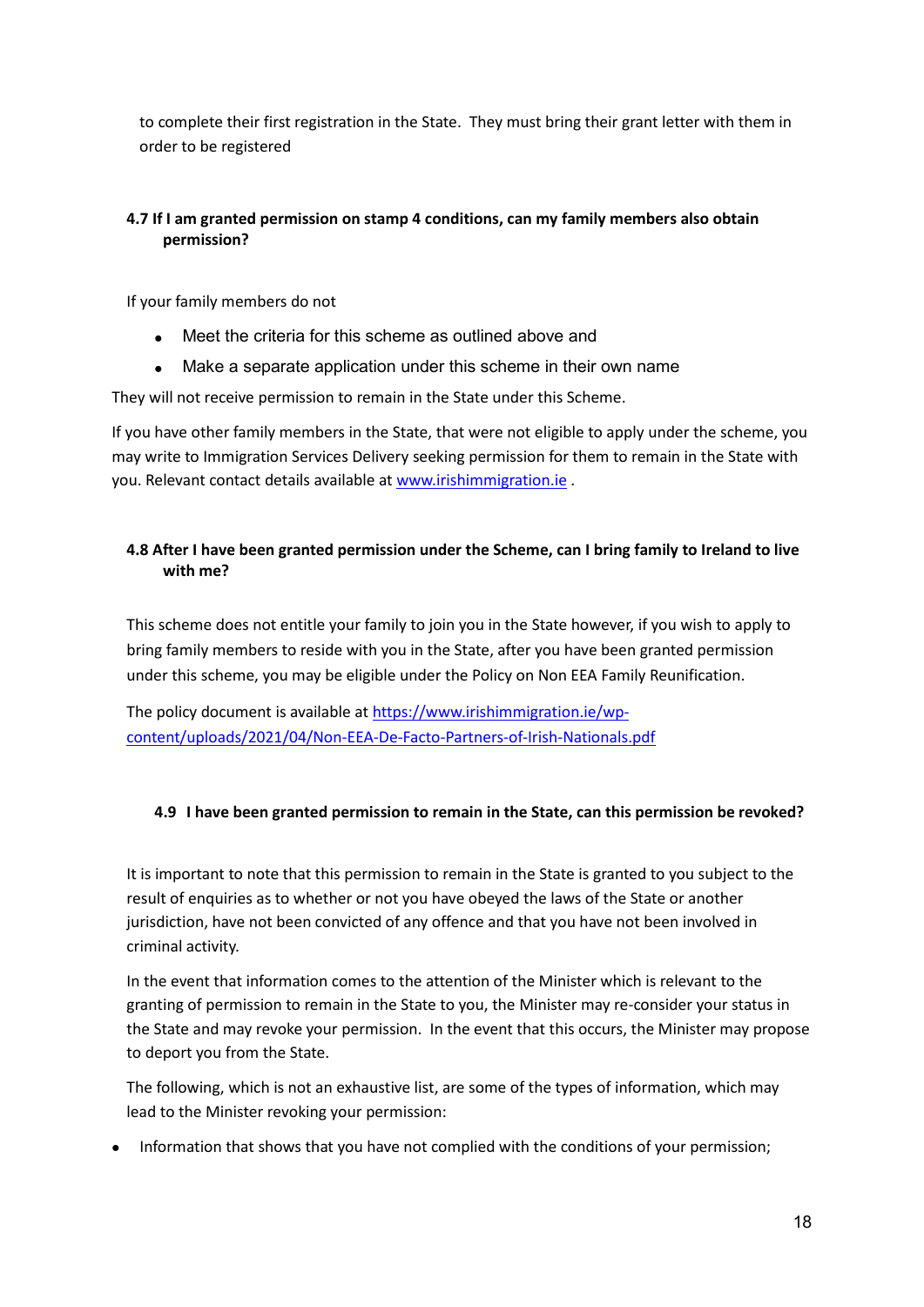- Information which relates to your character or conduct (whether prior to or subsequent to the granting of your permission), including criminal convictions;
- Information that indicates that you have provided misleading or inaccurate information to the Minister or to other authorities of the State.

#### <span id="page-18-0"></span>**4.10 What happens to my application for International Protection if I am granted permission to remain in the State?**

Applicants who are successful under the International Protection Regularisation Scheme can choose to withdraw from International Protection process if they so wish. Applicants who are successful and who do not choose to withdraw from the International Protection Process will continue to have their applications for International Protection processed.

# <span id="page-18-1"></span>**Section 5. Application Refused**

#### <span id="page-18-2"></span>**5.1 What happens if my application is refused?**

- IPO will send you a letter to explain to you why your application is refused.
- You can request an appeal of the refusal decision on your application within 30 working days of the date of your refusal letter.
- You must submit this appeal by email at <https://inisonline.jahs.ie/user/login>
- You should refer directly to the reasons set out by IPO as to why your application was refused.
- You should state why you do not agree with the decision by IPO to refuse.
- Any statements you make as part of your appeal application should be supported by documentary evidence.

#### <span id="page-18-3"></span>**5.2 If I appeal my refusal decision, what documents do I need to submit as part of the appeal application?**

Your refusal letter will outline the reasons why your application was refused. In your appeal form you are asked to provide documentation to address the refusal reasons on your original application. In your appeal application, you can submit additional documentation to outline why you qualify under the criteria of the scheme.

Please do not re-submit documentation that we already have on file.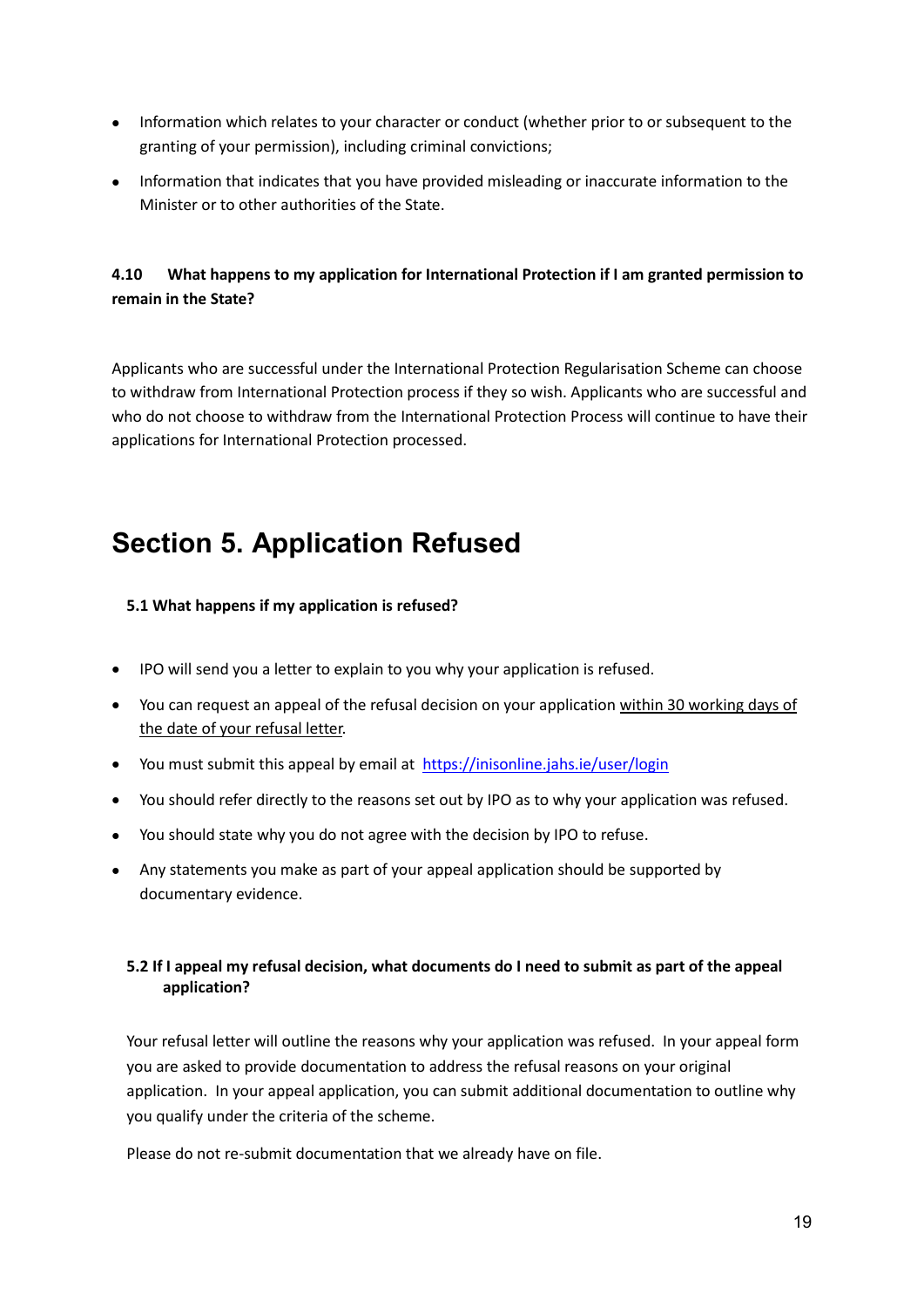#### <span id="page-19-0"></span>**5.3 What happens if my appeal is unsuccessful?**

No further consideration will be given under this scheme if after examination of an appeal, the application is still found to be unsuccessful.

#### <span id="page-19-1"></span>**5.4 What happens to my application for International Protection if my application is deemed refused?**

Applicants who are unsuccessful either at initial decision stage or after an appeal will continue to have their applications for International Protection processed.

# <span id="page-19-2"></span>**Section 6. Additional Questions**

#### <span id="page-19-3"></span>**6.1 I have been convicted of a criminal offence in the State, am I eligible to apply for the Regularisation Scheme?**

Eligibility under the scheme is subject to the good character and conduct of the applicant.

The IPO will take into consideration, in the decision-making process, information regarding any behaviour of a criminal nature considered to be contrary to the common good and/or public policy and may refuse to grant a residence permission to any applicant on that basis.

The scheme, which is based on the executive authority of the Minister, aims to confer a benefit on applicants and does not involve consideration by the IPO of any statutory rights to residence arising in respect of an individual.

It is a matter for the IPO to determine whether an applicant satisfies this requirement and all information relevant to the applicant will be considered.

While each case will be considered on its own merits, it is expected that minor convictions will not, of themselves, result in the refusal of an application

**It is important that you provide full details of any prosecutions or convictions in your application. Failure to do so may result in your application being refused, or any permission granted being withdrawn***.*

#### <span id="page-19-4"></span>**6.2 I have been charged with a criminal offence and I am awaiting trial. Will this affect my application?**

Eligibility under the scheme is subject to the good character and conduct of the applicant.